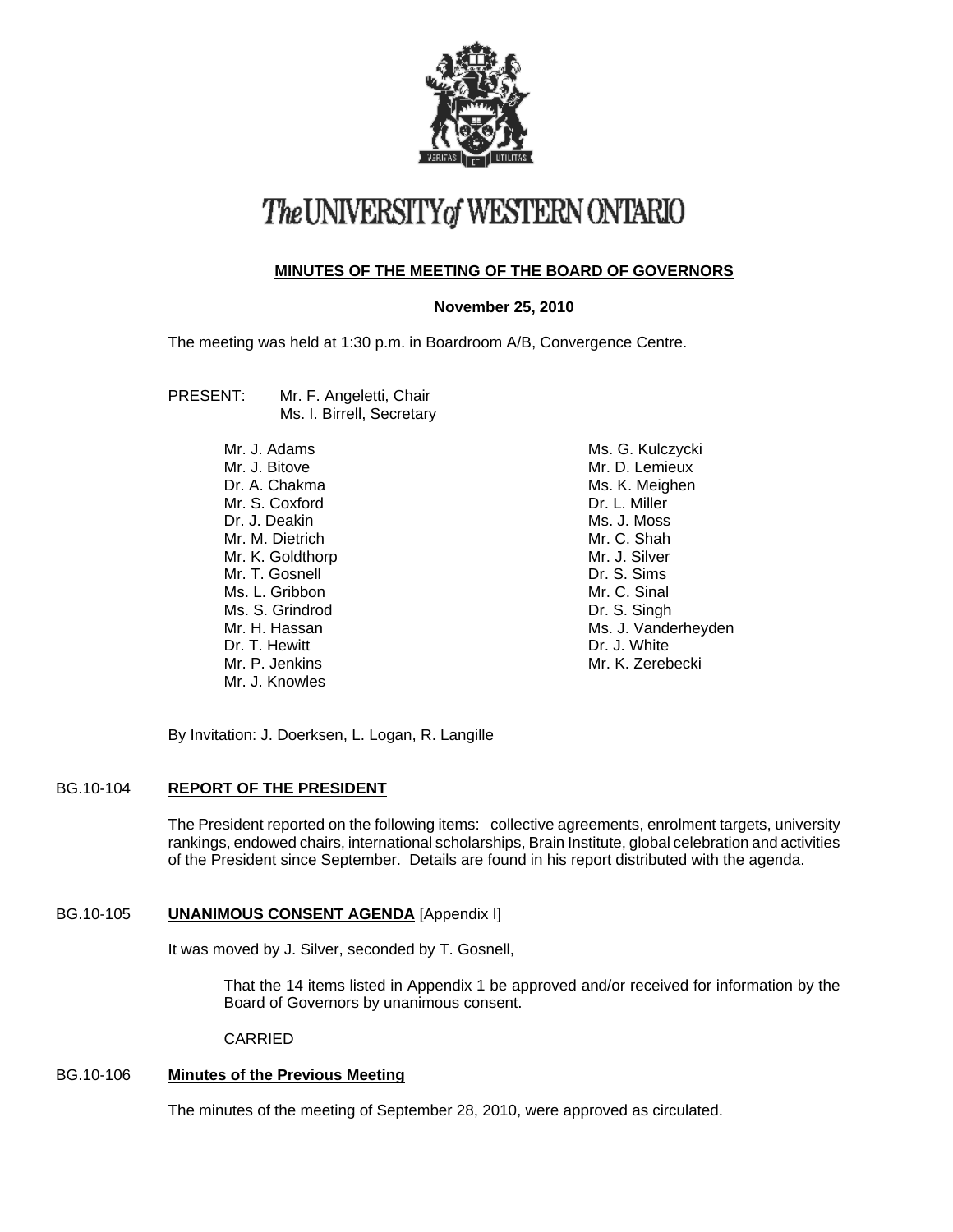## **REPORT OF THE PROPERTY & FINANCE COMMITTEE** [Appendix II]

#### BG.10-107 **Information Items Reported by the Property & Finance Committee**

The Report of the Property & Finance Committee, detailed in Appendix II, contained the following items that were received for information by unanimous consent:

- Key Financial Indicators
- Report on Endowments
- The Ian O. Ihnatowycz Chair in Leadership
- Budget Indicators
- New and Revised Scholarships and Awards

## **REPORT OF THE SENIOR OPERATIONS COMMITTEE** [Appendix III]

#### BG.10-108 **Code of Student Conduct - Editorial Amendment**

It was moved by J. Silver, seconded by T. Gosnell,

That the Board of Governors approve the editorial amendments to the Code of Student Conduct outlined in Appendix III, Annex 1.

CARRIED (By Unanimous Consent Agenda)

#### BG.10-109 **Information Items Reported by the Senior Operations Committee**

- Code of Student Conduct Annual Report on Misconduct and Sanctions
- Annual Report of the Senior Operations Committee
- Museum of Ontario Archaeology Appointment of the Board of Directors

## **REPORT OF THE FUND RAISING AND DONOR RELATIONS COMMITTEE** [Appendix IV]

## BG.10-110 **Campaign Activity to October 31, 2010**

The Board received for information, by unanimous consent agenda, the report on Campaign Activity to October 31, 2010, detailed in Appendix IV, Annex 1.

## **REPORT OF THE AUDIT COMMITTEE**

# BG.10-111 **Information Items Reported by the Audit Committee** [Appendix V]

The Report of the Audit Committee, detailed in Appendix V, contained the following item that was received for information by unanimous consent:

• Gwen Boniface & Associates Report - Response to Recommendations, including the "Student in Difficulty" brochure

It was noted that while the recommendations on the Boniface Report were directed only to the constituent university, it would be important when incidents occurred to coordinate efforts between W estern and the Affiliated University Colleges.